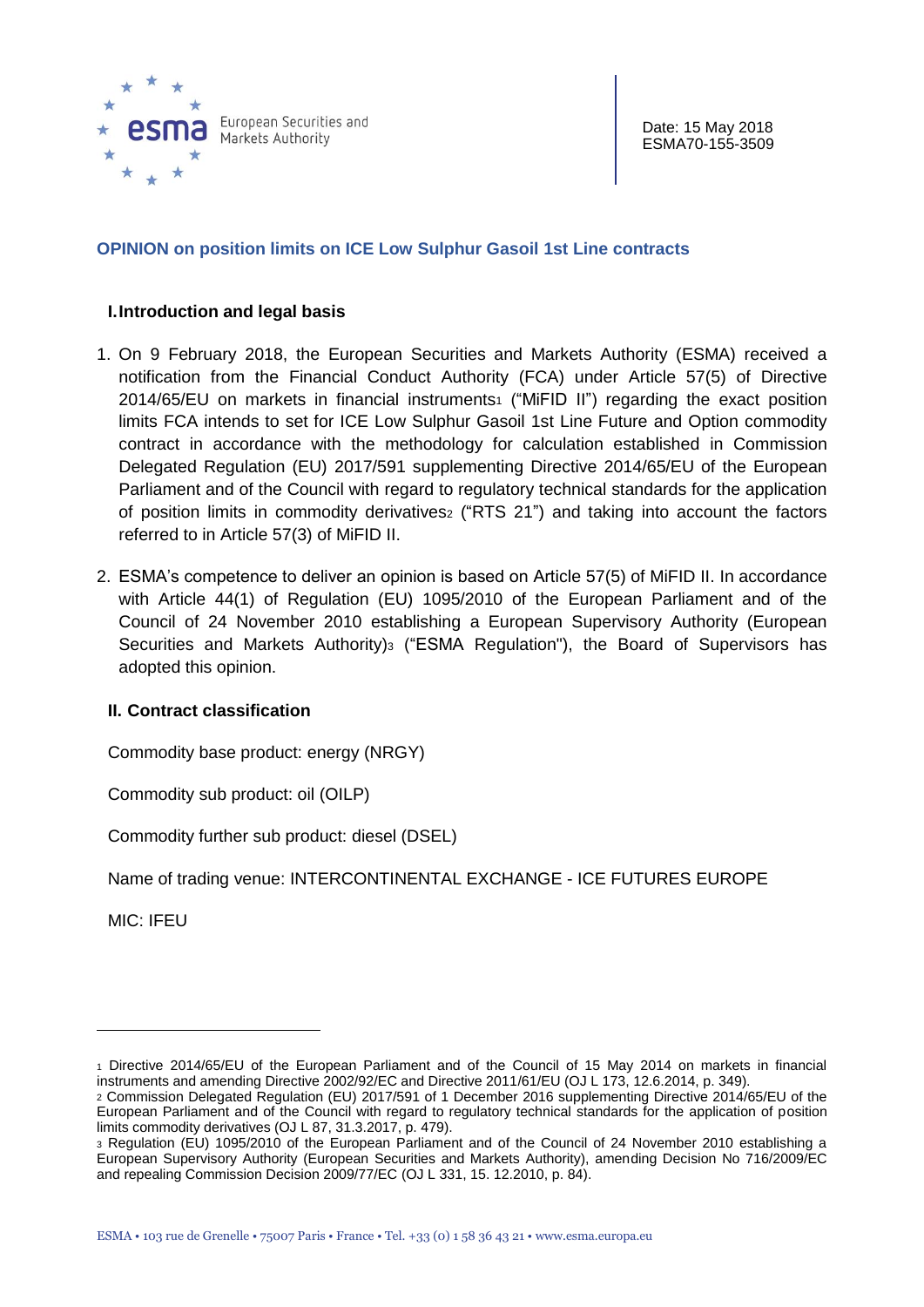

 $\overline{a}$ 

Venue product code: ULA<sup>4</sup>

# **III.Market description**

- 3. Gasoil is also known as diesel oil. Gasoil is primarily a medium distillate, distilling between 180°C and 380°C. Several grades are available depending on uses. The underlying physical market for Low Sulphur Gasoil is diesel barges delivered in the ARA (Amsterdam, Rotterdam, Antwerp including Flushing and Ghent) region.
- 4. Gasoil is a product of crude oil and is used for heating purposes and for generating power. It accounts for about 25% of the yield from a barrel of crude oil. This represents the second largest "cut" after petrol. Low sulphur gas oil has less than 0.1% of sulphur content. In the UK it is also known as red diesel.
- 5. Gasoil is so called because during the refining process it moves literally from being gas condensing on the chamber to a liquid. It sits in the middle of the range of densities in the barrel and includes transport diesel, heating oil and other gasoil. Transport diesel oil is used to power diesel engines in ships, buses, trucks, trains, cars and other industrial machinery.  $5$
- 6. The ICE Low Sulphur Gasoil 1<sup>st</sup> Line Future is a monthly cash settled future based on the ICE daily settlement price for Low Sulphur Gasoil Futures. The physically settled ICE Low Sulphur Gasoil Future is used as the pricing reference for all distillate trading in Europe and beyond. ICE Low Sulphur Gasoil plays the same role for middle distillate oil that ICE Brent Crude plays for the crude oil market.
- 7. Trading in the ICE Low Sulphur Gasoil 1<sup>st</sup> Line Future contracts takes place in lots. One lot is equivalent to 100 metric tonnes (MT). 74 consecutive months are available for trading. At expiry, the ICE Low Sulphur Gasoil 1<sup>st</sup> Line Future is cash-settled. There is no provision in the contract for physical settlement.
- 8. The final settlement price is a price in USD and cents per metric tonne based on the average of the settlement prices as made public by ICE for the front month Low Sulphur Gasoil Future for each business day in the determination period.
- 9. ICE also offers trading in Low Sulphur Gasoil Average Price Options. The Low Sulphur Gasoil Average Price Option is based on the underlying ICE Low Sulphur Gasoil 1st Line Future and will automatically exercise into the settlement price of the 1st Line Future on the day of expiry of the options contract if they are "in the money". The Swap Future resulting from exercise

<sup>4</sup> This is the primary venue product code (VPC) for this contract. However, the position limits set will apply to other associated VPCs as well. For a complete and updated list of VPCs to which the same limit applies, please check the FCA website at https://www.fca.org.uk/markets/mifid-ii/commodity-derivatives/position-limits

<sup>5</sup> Source: International Energy Association (IEA), Oil Market Report Glossary & European Commission, Energy Statistics Manual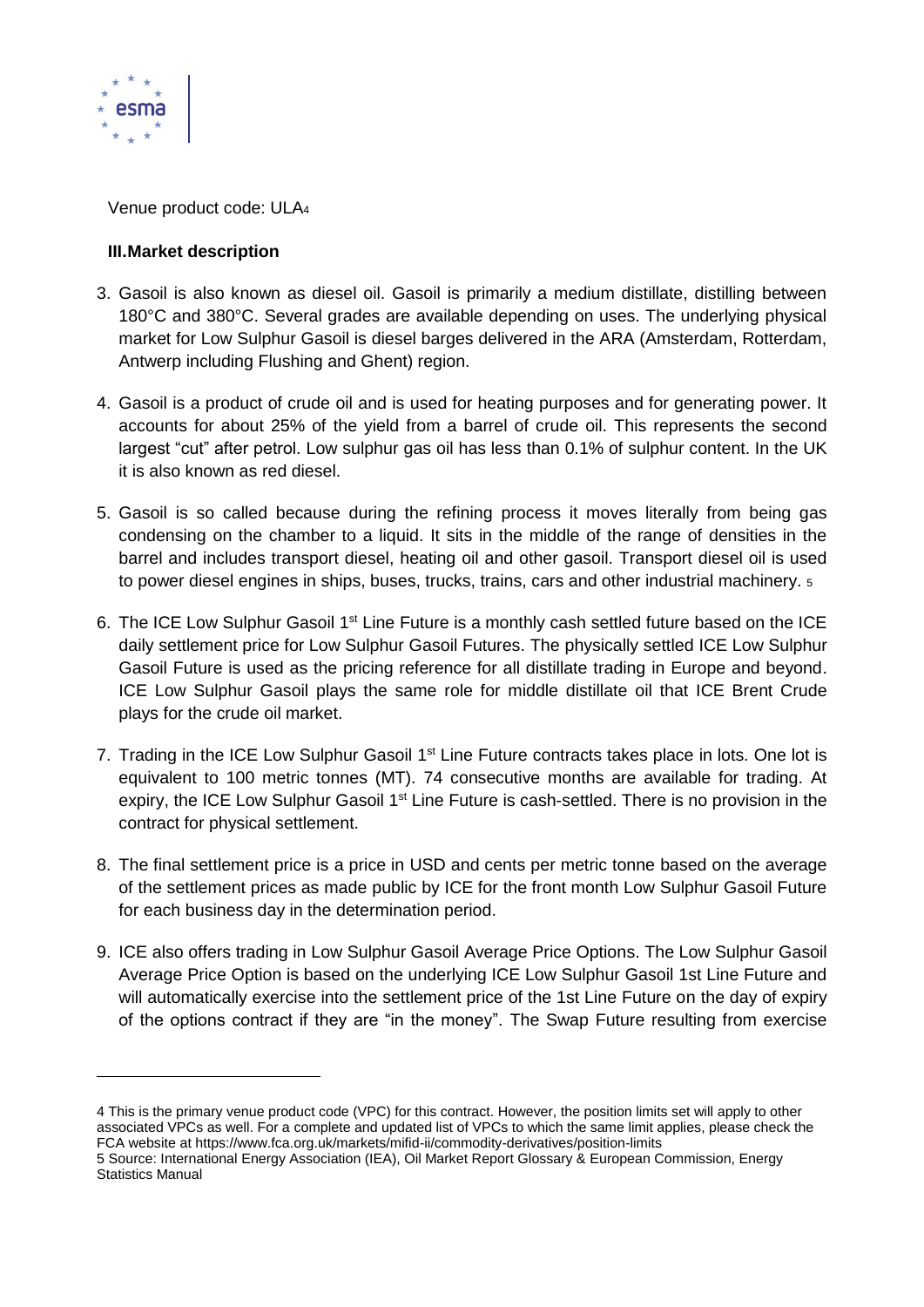

immediately goes to cash settlement. If an option is "out of the money", it will expire automatically.

- 10. ICE further offers trading in ICE Low Sulphur Gasoil 1st Line Balmo Futures. A Balmo ("balance of the month contract ") is a future contract taken out on any day of the spot month and is settled on the last trading day of that month. The Balmo shares contract specifications with the whole month contract (the principal) and is priced off the same underlying.
- 11. This contract is available for trading on ICE Futures Europe. In the US, Nasdaq Futures offers a cash settled low sulphur gasoil 1st line financial futures contract based on the daily settlement price of the ICE Low Sulphur Gasoil Futures.
- 12. The estimated number of market participants is 111. There are no market makers.

# **IV.Proposed limit and rationale**

## *Spot month position limit*

#### Deliverable supply

- 13. Deliverable supply amounts to 135,391 lots. A lot is equivalent to 100 MT.
- 14. Deliverable supply data for the ICE Low Sulphur Gasoil Future contract has been used as a reference for this Low Sulphur Gasoil 1st Line Future. The physically deliverable futures contract, on expiry, can be delivered by barge in the Amsterdam-Rotterdam-Antwerp (ARA) corridor of the Netherlands and Belgium into recognised delivery installations. For delivery, the trading venue takes into account low sulphur gasoil from Belgium and the Netherlands which is easily transported to the ARA delivery points.
- 15. The deliverable supply data has been calculated using production, import and stock data from Eurostat for 2016. Total production and imports for 2016 was 61,351,000 metric tonnes for total gas/diesel oil (blended with bio components). This is then divided by 12 for an average monthly figure of 5,112,583 metric tonnes. The average monthly stock figure for 2016 was 8,426,500 metric tonnes. When combined this provides a deliverable supply figure of 13,539,083 metric tonnes.<sup>6</sup>
- 16. The final monthly deliverable supply figure is then converted into lots by dividing the above figure by 100 resulting in 135,391 lots.

## Spot month position limit

 $\overline{a}$ 

<sup>6</sup> Source: Eurostat: All (closing) stocks on national territory, Imports, Transformation output from refineries, <http://ec.europa.eu/eurostat/data/database>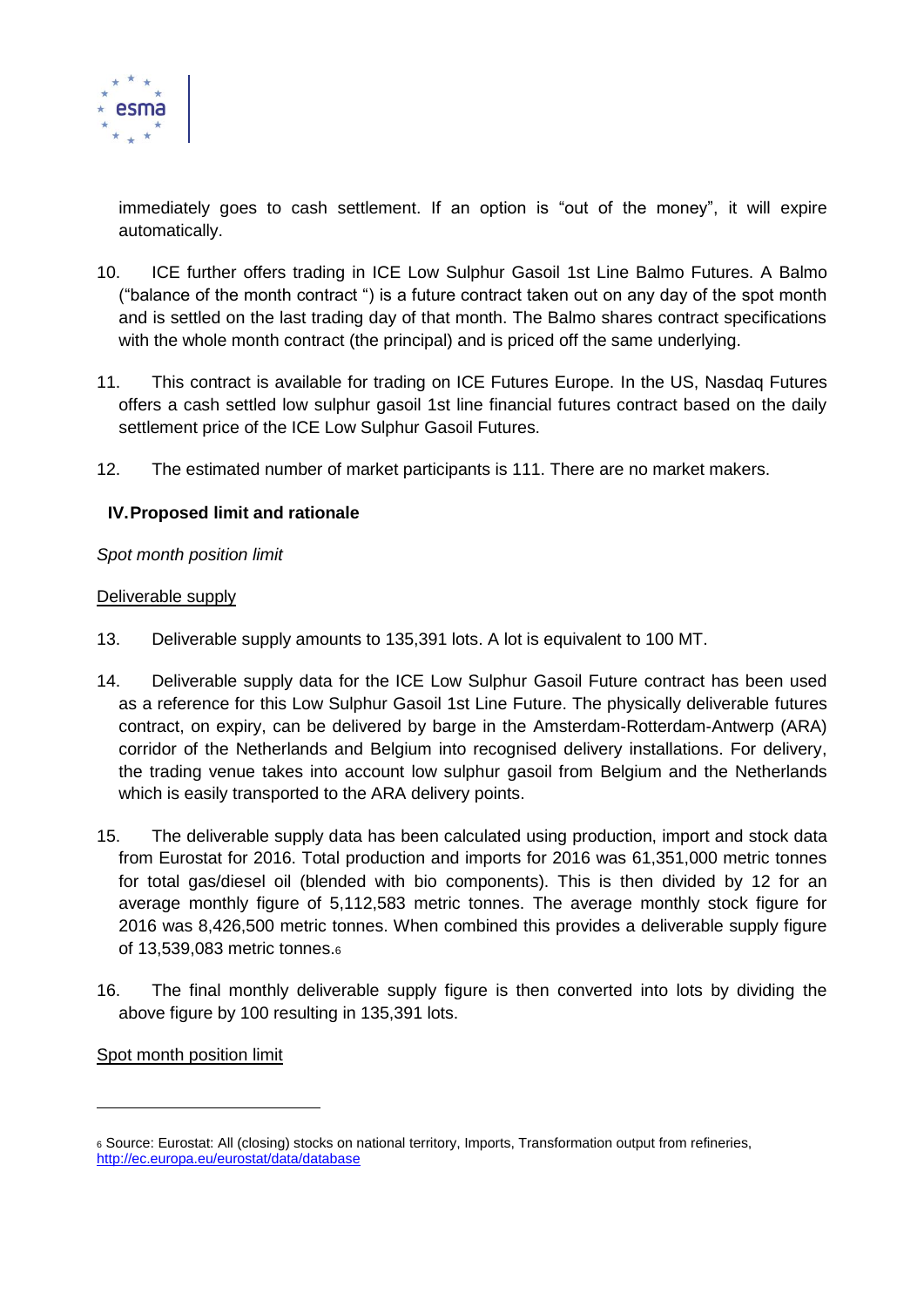

- 17. The spot month limit amounts to 33,850 lots, which represents 25% of deliverable supply. The position limit applies to the ICE Low Sulphur Gasoil 1<sup>st</sup> Line Future and Option contracts and to other Balmo contracts which are based on identical core (underlying) contractual specifications, terms and conditions. The FCA's website provides an updated list showing the names and codes for these contracts.
- 18. The FCA is of the view that if separate limits are applied to Balmo and other types of closely related contracts the overall position of a participant on the same underlying may not be clearly represented. The FCA also considers that setting a single position limit for aggregated Balmo and principal contracts traded on the same venue where there are identical contract specifications, terms and conditions, is compliant with the objectives of the MiFID II regime and of RTS 21. It avoids the creation of multiple limits for identical commodities and the potential undermining of the overall intentions of the regime. In particular, it enhances the approach already established with the aggregation of positions under Article 57 of MiFID II and Articles 5 and 6 of the RTS 21 for same commodity derivatives and EEOTCs, where positions are also aggregated with the primary on-venue contracts and become subject to one position limit. It also appears consistent with Article 3 of RTS 21, which provides for position holders to calculate their option positions on a delta adjusted basis by commodity derivative and then aggregate these with the principal commodity derivative contract.

## Spot month position limit rationale

- 19. The baseline for the spot month has been set at 25% of open interest as required by Article 9(1) of RTS 21.
- 20. After considering all the characteristics of the contract, the FCA has decided not to make any adjustments under any of the Articles of RTS 21. No factors that would justify an adjustment from the baseline have been identified.
- 21. In considering the volatility in the contract, as required by Article 21 of RTS 21, there has been some variation in the price of the commodity derivative but the FCA has not found evidence that this is excessive or that lower position limits would reduce volatility.
- 22. As no adjustments were made to the baseline at 25%, this provides a figure in lots of 33,848, which has been rounded down to a figure of 33,800 lots. This equates to a final limit as a percentage of deliverable supply of 25.0%.

## *Other months' position limit*

#### Open interest

23. Open interest amounts to 90,941 lots. For the calculation of open interest, the FCA has aggregated open interest in Balmo and principal contracts traded on the same venue where there are identical contract specifications, terms and conditions and where those contracts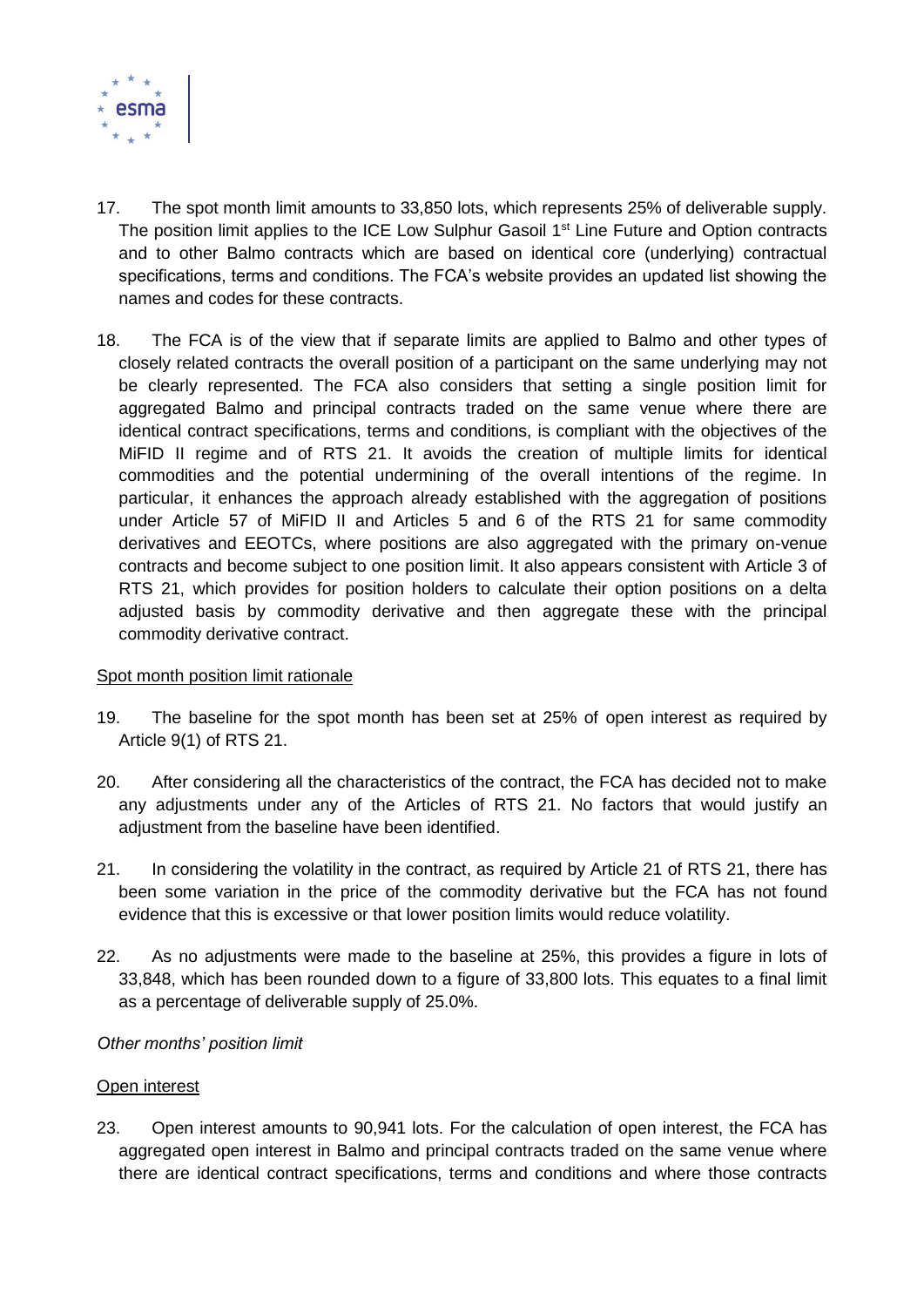

are subject to the same position limits. The FCA considers that aggregating open interest in all these contracts provides a simpler, more consistent overview of market participant activity in accordance with the objectives of Article 57 of MiFID II and RTS 21.

24. Open interest in this contract was highly variable over 2017 with peak open interest 45% greater than the average. The FCA is of the view that taking average open interest as the baseline for the position limit might prevent the market working adequately during peak periods. Therefore, for the core contract, the FCA has applied the open interest figure on the day representing the 95th percentile for the open contracts, delta-adjusted options, and balmo contracts which have not been closed out or expired.

## Other months' position limit

25. The other months' limit amounts to 24,550 lots, which represents 27.0% of open interest. The position limit applies to the ICE Low Sulphur Gasoil 1<sup>st</sup> Line Future and Option contracts and to other Balmo contracts that are based on identical core (underlying) contractual specifications, terms and conditions. The FCA's website provides an updated list showing the names and codes for these contracts. See also paragraph 19 above.

#### Other months' position limit rationale

- 26. The baseline for the other months has been set at 25% of open interest as required by Article 11 of RTS 21.
- 27. As open interest is significantly lower than deliverable supply (67%), the FCA has made an upward adjustment of 2 percentage points under Article 18(3) of RTS 21.
- 28. All other potential adjustment factors have been considered and are not regarded by the FCA as material or relevant to require additional adjustments, either up or down from the baseline. In considering the volatility in the contract, as required by Article 21 of RTS 21, there has been some variation in the price of the commodity derivative but the FCA has not found evidence that this is excessive or that lower position limits would reduce volatility.
- 29. A total upward adjustment of 2 percentage points was made resulting in an adjusted position limit of 27.0%. This provides a figure in lots of 24,554, which has been rounded down to a figure of 24,550 lots. This equates to a final limit as a percentage of open interest of 27.0%.

## **V. ESMA's Assessment**

- 30. This Opinion concerns positions held in ICE Low Sulphur Gasoil 1st Line Future and Option contracts as well as in other Balmo contracts that are based on identical core (underlying) contractual specifications, terms and conditions, as shown on the FCA's website.
- 31. For the purposes of this Opinion, ESMA has assessed the compatibility of the intended position limits with the objectives of Article 57(1) of MiFID II and with the methodology for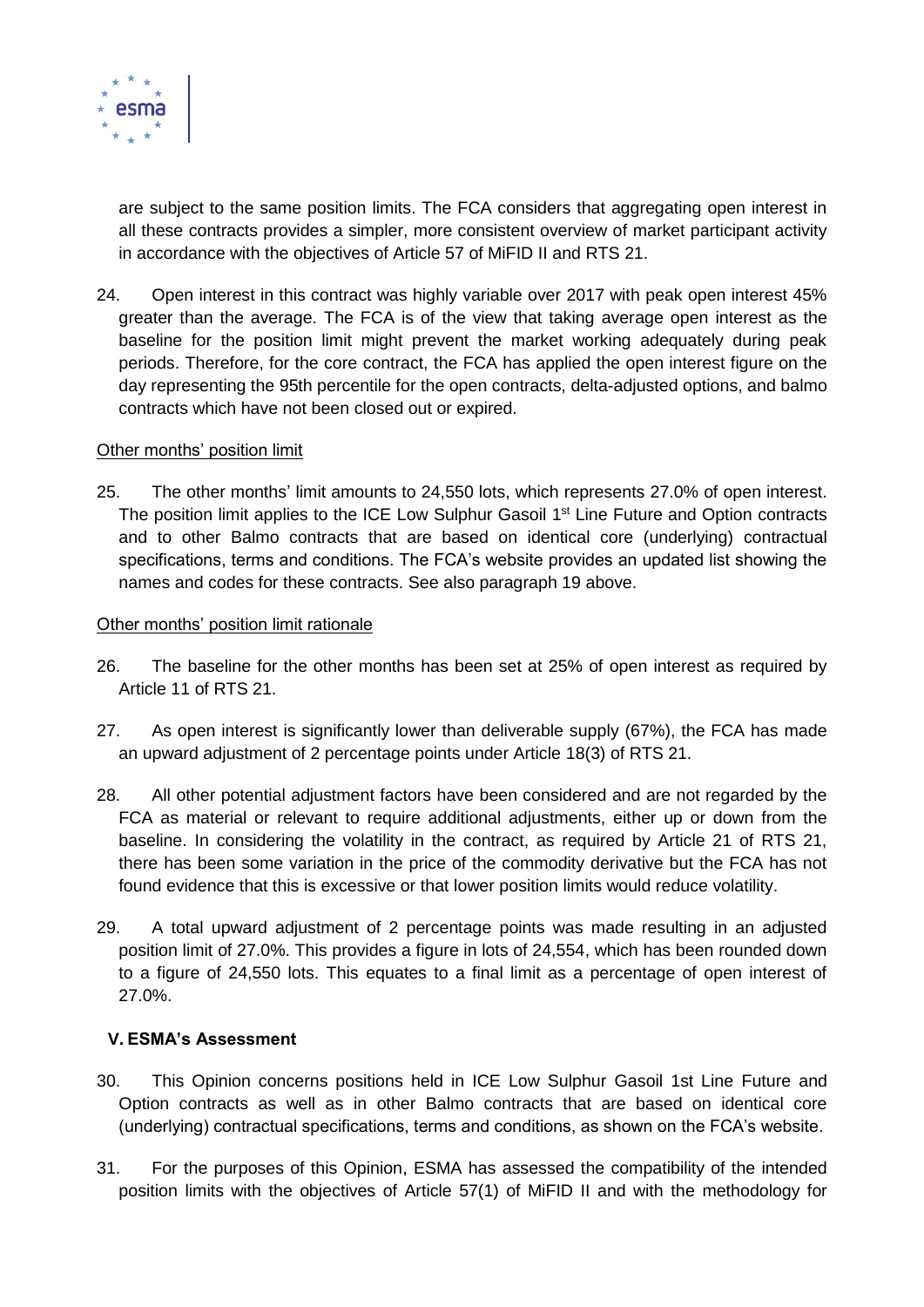

calculation of position limits established in RTS 21, in accordance with Article 57(3) of MiFID II.

*Compatibility with the methodology for calculation of position limits established in RTS 21 in accordance with Article 57(3) of MiFID II*

32. The FCA has set one position limit for the spot month and another position limit for other months'.



#### Spot month position limit

- 33. The calculation of deliverable supply is based on Eurostat data for refinery production, import and stock data for 2016 from Belgium and the Netherlands for gas/diesel oil (blended with bio components), divided by twelve to reach an amount of monthly deliverable supply per delivery. Considering that such gas/diesel oil is the best available proxy to assess deliverable supply for Low Sulphur Gasoil, this approach is consistent with Article 10(2) of RTS 21, which sets out that "Competent authorities shall determine the deliverable supply […] by reference to the average monthly amount of the underlying commodity available for delivery over the one year period immediately preceding the determination".
- 34. Compared to the baseline of 25% of deliverable supply for derivative contracts where the underlying does not qualify as food intended for human consumption, the spot month limit has not been adjusted except to accommodate a rounded number of lots.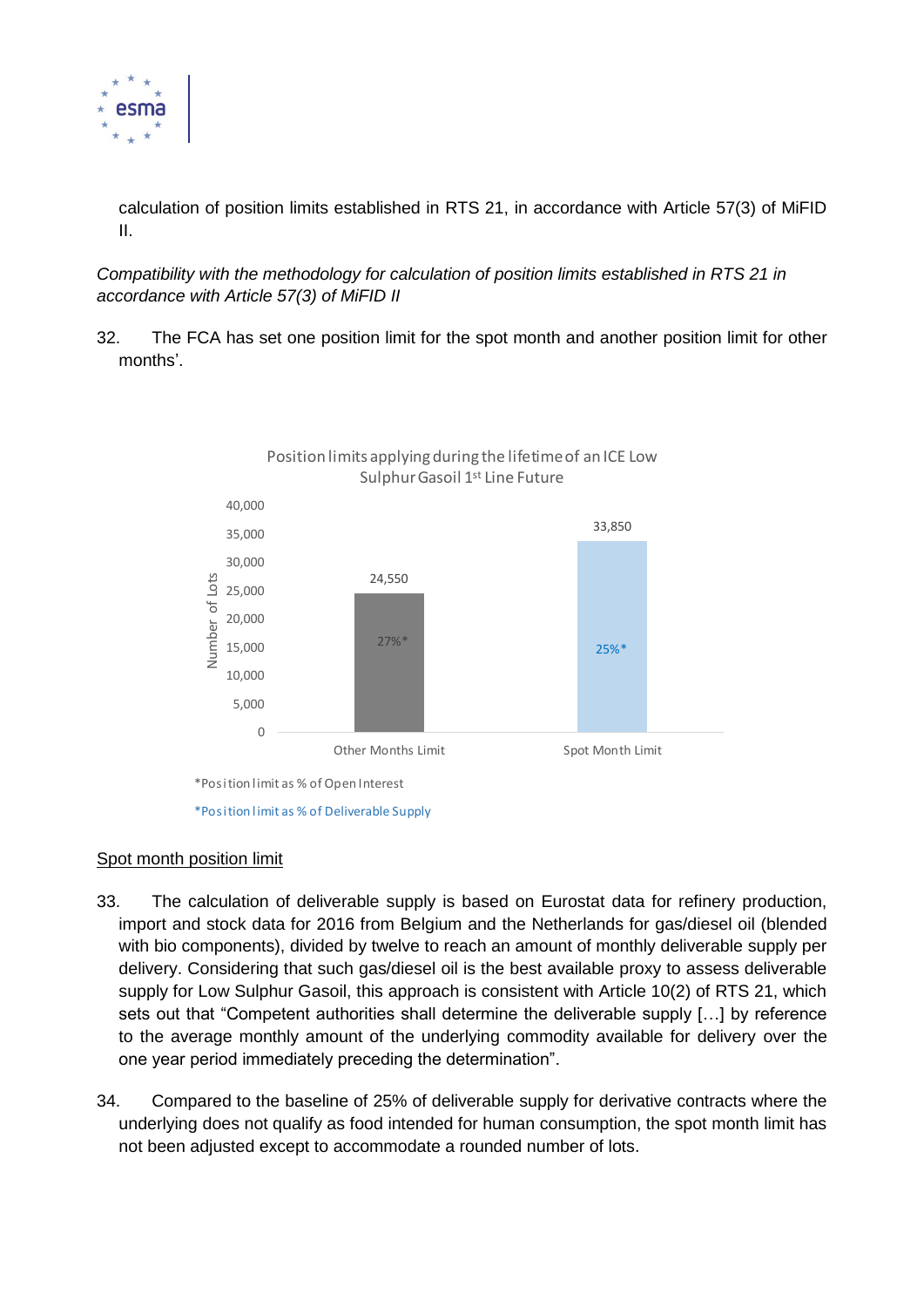

- 35. ESMA agrees that many of the adjustment factors set out in RTS 21 for the spot month are linked to the underlying commodity and the underlying commodity market and that those adjustment factors do not appear to be relevant for cash settled contracts such as the ICE Low Sulphur Gasoil 1<sup>st</sup> Line Future.
- 36. In particular, ESMA considers as a reasonable approach not to have adjusted the spot month limit downwards based on Article 17 of RTS 21 to take into account the Nasdaq Low Sulphur Gasoil  $1<sup>st</sup>$  Line Future cash-settled contract as those two contracts with the same underlying commodity are cash settled. There is therefore no risk to orderly settlement arising from low or insufficient deliverable supply, which Article 17 of RTS 21 aims at addressing.

## Other months' position limits

- 37. The open interest was calculated as the open interest on the day representing the 95th percentile in terms of the level of activities in the calendar year 2017. ESMA considers that such an approach is sensible in this case as it allows taking into account the peak activities in the ICE Low Sulphur Gasoil 1<sup>st</sup> Line Future contracts and the upward trend in open interest. ESMA also considers this approach consistent with Article 12 of RTS 21.
- 38. ESMA considers that it is appropriate to aggregate open interest in Balmo and principal ICE Low Sulphur Gasoil 1<sup>st</sup> Line contracts and to set a single position limit both for the spot month and the other months' for these aggregated contracts as they are based on identical core (underlying) contractual specifications, terms and conditions. ESMA considers that this approach is compliant with the objectives of the MiFID II position limit regime and RTS 21.
- 39. As open interest is significantly lower than deliverable supply, ESMA considers it is appropriate to adjust the other months' limit upwards, in accordance with Article 18(3) of RTS 21.
- 40. ESMA agrees that compared to some other commodity derivative contracts, the number of expiries in the other months (74) does not appear large and thus does not require an upward adjustment under Article 16(2) of RTS 21.
- 41. ESMA also agrees that compared to other globally traded UK commodity derivative contracts, the number of market participants (111) does not appear high and consequently does not require a downward adjustment under Article 19(1) of RTS 21.
- 42. Consequently, these position limits have been set following the methodology established by RTS 21.

## *Compatibility with the objectives of Article 57(1) of MiFID II*

43. Under Article 57(1) of MiFID II, the objectives of the position limits are to prevent market abuse and support orderly pricing and settlement conditions including preventing market distorting positions.